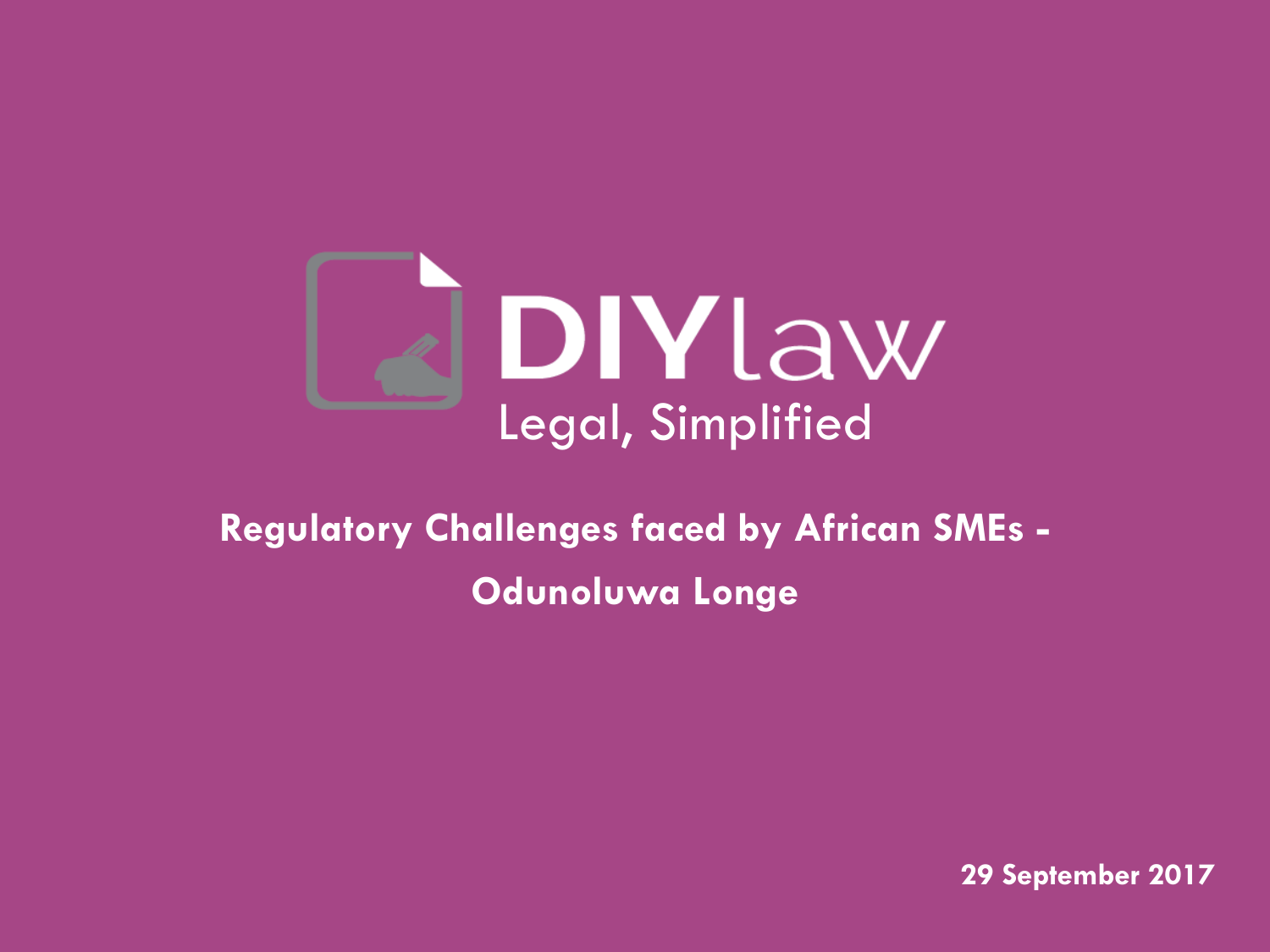- 
- Compliance regulations are needed in other to achieve communal, economic and social benefits including protecting consumers, managing an efficient market and raising revenue for the government for social benefits.
- As essential as these regulations are, for small businesses, often times, these regulations become a burden.
- Regulatory Burdens are the regulatory, compliance and administrative costs, disincentives, inconveniences and other factors that may negatively affect the productivity of an SME and frustrate its overall performance.
- The fixed-cost nature of regulations is more likely to hamper the effectiveness and efficiency of SMEs than larger firms because the strength of SMEs stem from their flexibility.
- An equitable balance therefore needs to be achieved to balance the need for regulations and creating an enabling environment for businesses to thrive
- The continuous debate therefore is whether regulatory treatments should vary based on the size of a business, (i.e. tiering) and the fairness of such tiering.

**DIYlaw**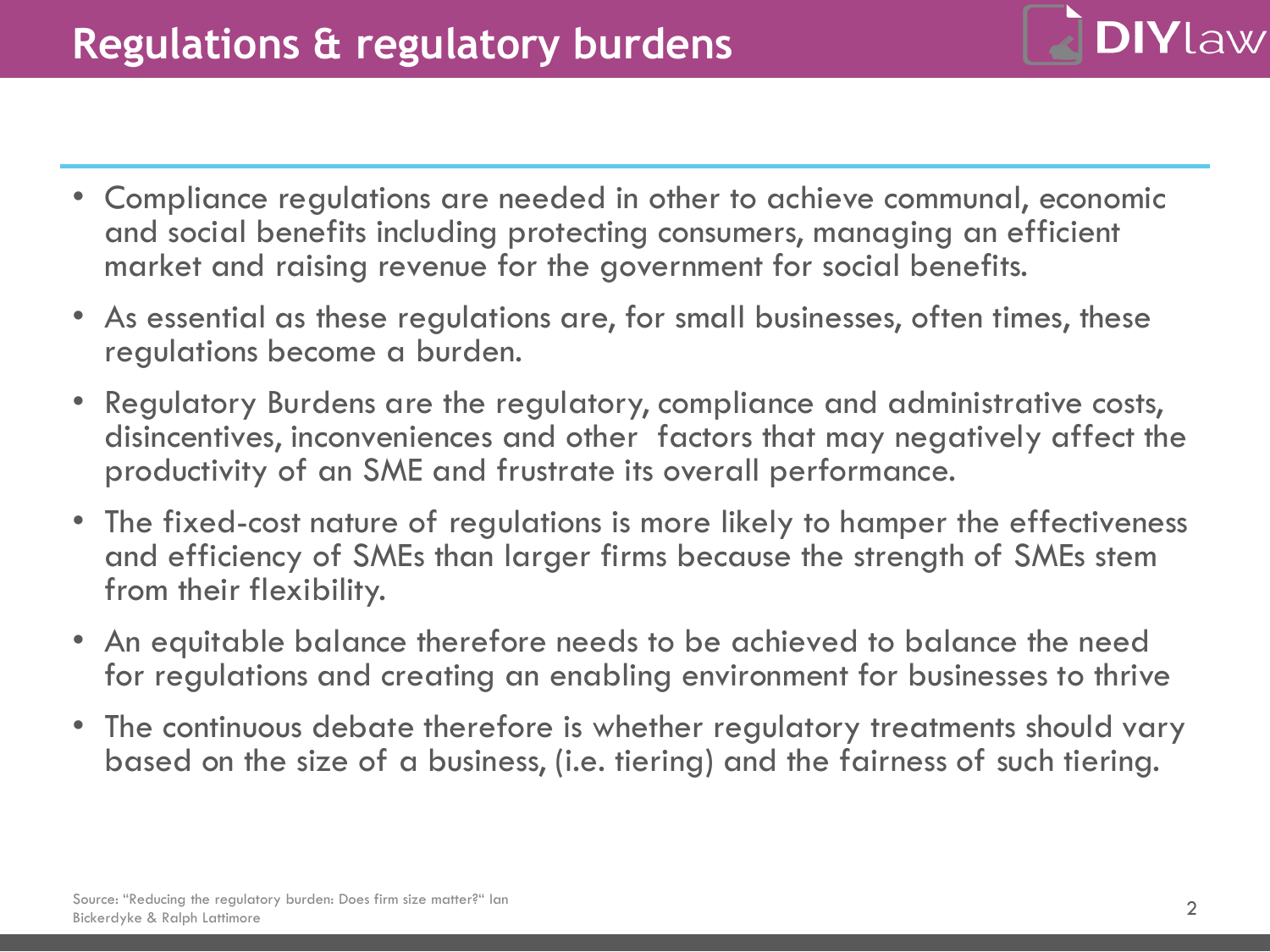

*Whilst most regulators offer a flat regulatory regime, a few agencies offer a tiered structure*

## Non- Tiered

## **Taxes**

Taxes are a flat rate across board irrespective of size, e.g. VAT 5% for all vatable companies and 30% company's income tax

Pioneer Status, i.e. tax exemption only attainable by large companies with SMEs who need it not being able to meet with the minimum asset requirement to get tax exemption

## **Food and Drug Regulation**

**Tiered** 

SMEs (cottage industries) pay less regulatory fees with less hurdles to cross.

Requirements to meet for SMEs also less stringent than larger companies, however bureaucracy and corruption still make the process burdensome for SMEs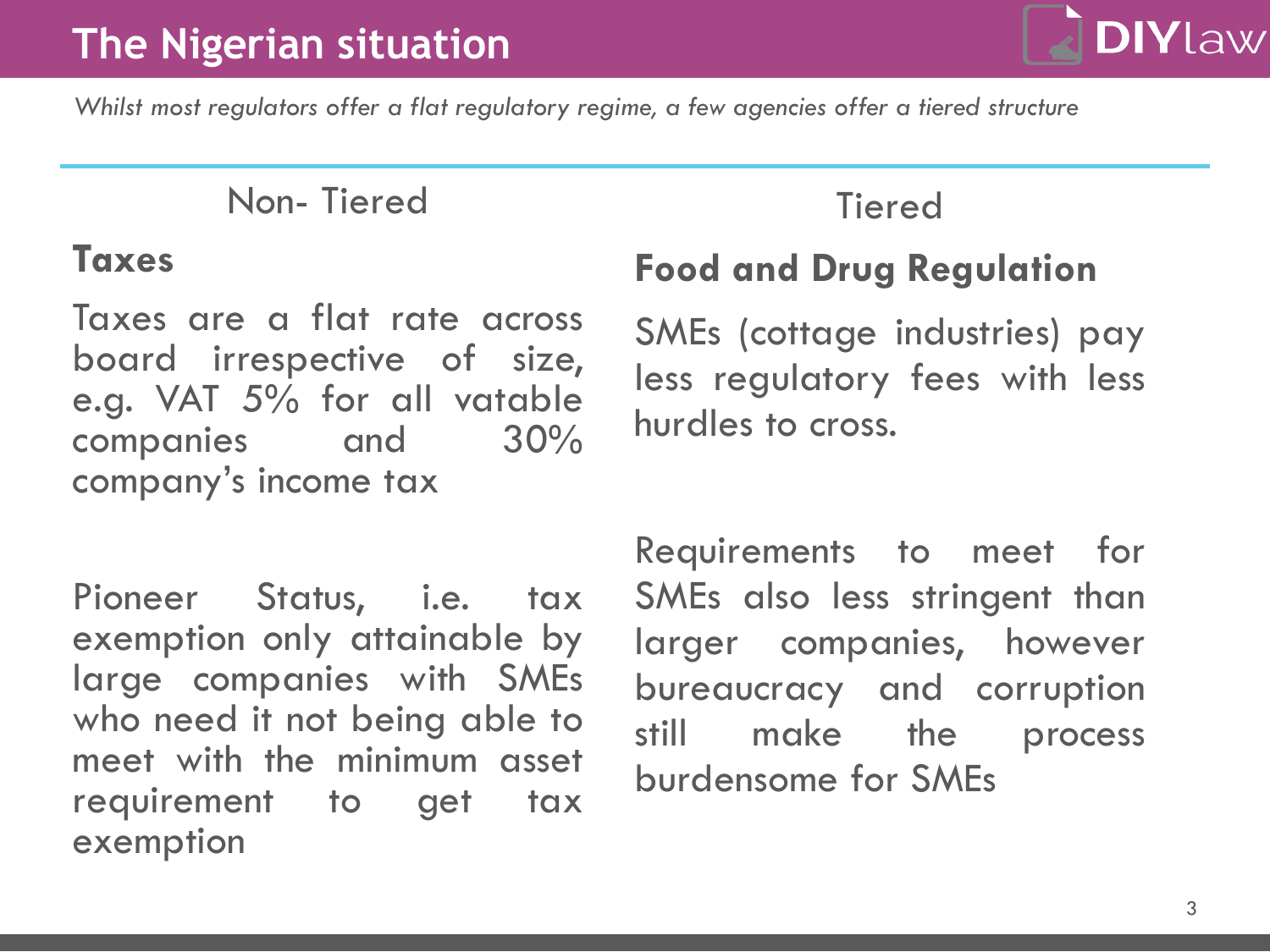

- Exemptions: SMEs may be exempted from certain regulations where compliance will be onerous and negatively impact the productivity of the SME and its overall performance.
- Flexibility: SMEs may be given less stringent regulation requirements and given some flexibility in complying with the regulation requirements.
- Cost reduction: Government can ensure that the SME costs for compliance with regulations is reduced
- Set up a One-stop shop for SMEs to ease compliance with regulations and ensure efficiency of business; for example, the Nigerian Government plans to launch a series of one-stop shops to interface with entrepreneurs and agencies in order to ease business.\*
- Set up a regulatory body specifically for SMEs; for example, Small & Medium Enterprise Development Agency of Nigeria.